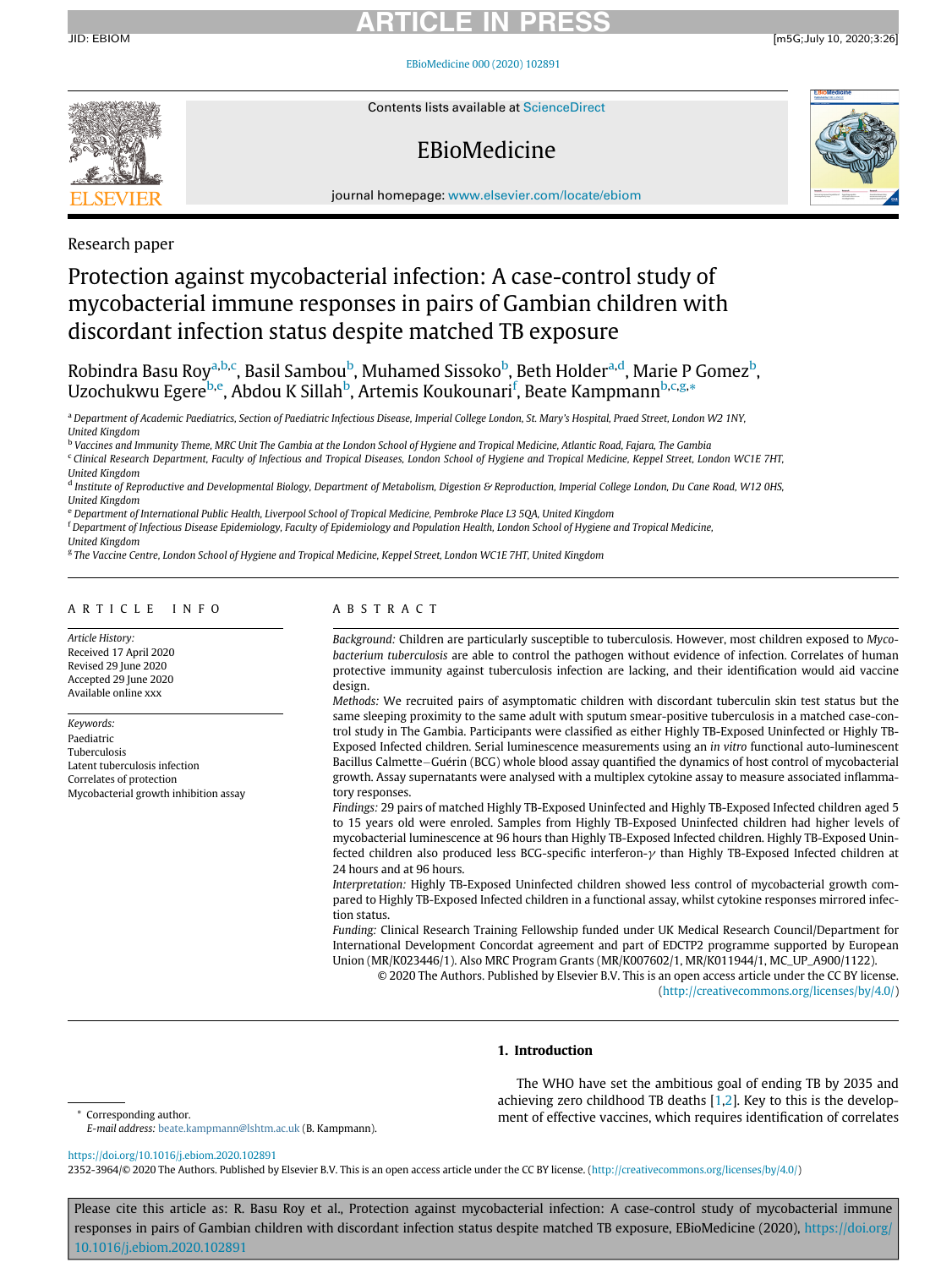# RTICLE IN PR

### 2 R. Basu Roy et al. / EBioMedicine 00 (2020) 102891

## Research in context

# Evidence before this study

Over one million children develop tuberculosis each year, often through household exposure to an adult with pulmonary tuberculosis. However, most children with such exposure develop neither tuberculosis disease, nor latent tuberculosis infection (LTBI) and these individuals are important to study to understand protective immunity.

Studies using functional whole blood mycobacterial growth assays have shown superior growth control by adults with LTBI compared to healthy controls, whilst another study including children found no difference. Production of the cytokine interferon- $\gamma$  (IFN $\gamma$ ) is the basis of blood tests for LTBI, whilst Tumour-Necrosis Factor- $\alpha$  (TNF $\alpha$ ) production has also been linked to responses in the tuberculin skin test for LTBI. However, differences in TNF $\alpha$  responses to mycobacterial stimulation have not been consistently found in household TB contact studies.

Search strategy: PubMed was searched using the terms "immun\* AND ("latent tuberculosis" OR "tuberculosis infection")" with a filter of "Child: birth-18 years" and no date or language limitations on 10/6/20.

### Added value of this study

To our knowledge, this is the first study of children with high exposure to TB but who have not developed disease or LTBI that has used an exposure-matched case-control design. We recruited pairs of asymptomatic children with discordant tuberculosis infection status but the same sleeping proximity to the same adult with sputum smear-positive tuberculosis in The Gambia. Using a whole blood autoluminescent mycobacterial growth assay we found that High TB-Exposure Uninfected children had less control of mycobacterial growth at 96 h than matched High TB-Exposure Infected children. Multiplex cytokine analysis of supernatants from this assay showed interferon- $\gamma$  responses reflected LTBI status but no significant differences in TNF $\alpha$  and other measured cytokines.

### Implications of all the available evidence

Children with effective immunity against tuberculosis infection are an important study population to try to identify correlates of protection that can guide vaccine design and evaluation. In vitro experiments using clinical samples that focus on gene expression, inflammatory and innate immune responses, and antibody effector function may be helpful in future studies.

of protective immunity  $[1,3-5]$  $[1,3-5]$  $[1,3-5]$  $[1,3-5]$  $[1,3-5]$ . Children represent a particularly important and interesting population, as although young children are susceptible to disease progression and have high morbidity and mortality, early school-age children appear to be relatively protected against development of tuberculosis, and some children show no signs of disease or asymptomatic infection despite defined exposure to infectious cases of pulmonary tuberculosis [[5](#page-8-3)[,6\]](#page-8-4). Latent tuberculosis infection (LTBI) is a clinically relevant phenotype because the risk of incident tuberculosis is significantly higher in children of all ages with a positive baseline tuberculin skin test (TST) or Interferon Gamma Release Assay (IGRA) compared to those with negative baseline tests [[7](#page-8-5)[,8\]](#page-8-6). Building on paediatric observational data, there is now clinical trial evidence that Bacillus Calmette-Guérin (BCG) vaccine protects against TB infection  $[9-11]$  $[9-11]$ . This highlights that it is a)

possible to induce a protective immune response and b) the importance of studying those who have neither tuberculosis disease nor infection despite exposure to M tuberculosis (MTB).

Nevertheless, the biological basis of both natural and vaccineinducible human protection against TB infection remains poorly understood [\[12\].](#page-8-8) Genetic loci associated with TST responses overlap with a region associated with Tumour Necrosis Factor- $\alpha$  (TNF $\alpha$ ) production  $[13-17]$  $[13-17]$ . Enhanced antibody avidity and distinct MTB-specific IgG Fc profiles as well as a role for NK cells, and changes in innate immune cell subpopulations over time have all been implicated  $[18-23]$  $[18-23]$  $[18-23]$ . Identification of such correlates of protective human immunity against infection are critical to design and evaluation of novel vaccines for prevention of infection and to shorten the duration of costly clinical trials [\[24\]](#page-9-0).

One potential correlate of protection is mycobacterial growth inhibition by either whole blood or peripheral blood mononuclear cells  $[25-28]$  $[25-28]$  $[25-28]$ . The BCG-lux assay, a functional mycobacterial growth inhibition assay, employs reporter-gene tagged mycobacteria [\[29](#page-9-2),[30](#page-9-3)]. In this assay, a growth ratio is calculated based on luminescence of recombinant mycobacteria following lysis of in vitro infected whole blood samples at baseline and 96 hours. An alternative Mycobacterial Growth Inhibition Assay (MGIA) uses readouts of time to positivity in automated BD BacTec culture systems following inoculation of a blood sample with mycobacteria [[25,](#page-9-1)[26\]](#page-9-4). Both the BCG-lux assay and the BacTec-based MGIA provide a single numerical value as the result and do not capture the dynamics of early host-mycobacterial interactions.

Household studies of contacts of a TB index case are a useful epidemiological platform through which to investigate the spectrum of immune responses to MTB exposure [\[31\]](#page-9-5). Such studies generally compare groups of participants with a particular phenotype from the study population. Interpretation of results is complicated by variation in infectiousness of the source case, duration and intensity of the interaction, infectivity of the organism, and the child's immune status  $[5,32-35]$  $[5,32-35]$  $[5,32-35]$  $[5,32-35]$  $[5,32-35]$  $[5,32-35]$ . We therefore instead conducted a matched case-control study nested within an established household contact platform in The Gambia  $[31,34,36-38]$  $[31,34,36-38]$  $[31,34,36-38]$  $[31,34,36-38]$  $[31,34,36-38]$  $[31,34,36-38]$ . We recruited pairs of asymptomatic children with discordant TST despite the same sleeping proximity to the same smear-positive adult with recently diagnosed pulmonary tuberculosis. This study design therefore minimises confounding as within each pair the children will have been exposed to the same strain of MTB from the same adult with the same index case characteristics. We recruited participants older than five years old, to focus on the age range where children are relatively protected against TB disease. This also prevented confounding through isoniazid preventive therapy provision for all household contacts under five in keeping with WHO recommendations [\[5,](#page-8-3)[6](#page-8-4),[38](#page-9-9)].

We also developed a novel autoluminescent recombinant BCG whole blood mycobacterial growth inhibition assay with serial, nondestructive measurement of luminescence on the same sample, thereby enabling study of the dynamics of the host-mycobacterial interaction using minimal blood volumes [\[39\]](#page-9-10). This method also enables biochemical analysis of supernatants from the BCG-infected whole blood samples to evaluate the profile of pro- and anti-inflammatory cytokine responses implicated in host control of mycobacteria such as interferon  $\gamma$  (IFN- $\gamma$ ), TNF $\alpha$ , Interleukin-1 $\alpha$  and  $\beta$  (IL-1 $\alpha$ , and IL-1 $\beta$ ), and IL-10 [\[40\]](#page-9-11). We hypothesized that Highly TB-Exposed Uninfected children would be better able to restrict mycobacterial growth at early time points in the in vitro assay than their matched Highly TB-Exposed Infected counterparts. We also hypothesised that Highly TB-Exposed Uninfected children would have a pro-inflammatory profile at early timepoints in the assay (with high levels of TNF $\alpha$ , IL-1 $\alpha$ , and IL-1 $\beta$ , and low levels of IL-10) associated with an effective innate immune response, whilst the adaptive response of Highly TB-Exposed Infected children would lead to elevated levels of IFN- $\gamma$  at later timepoints.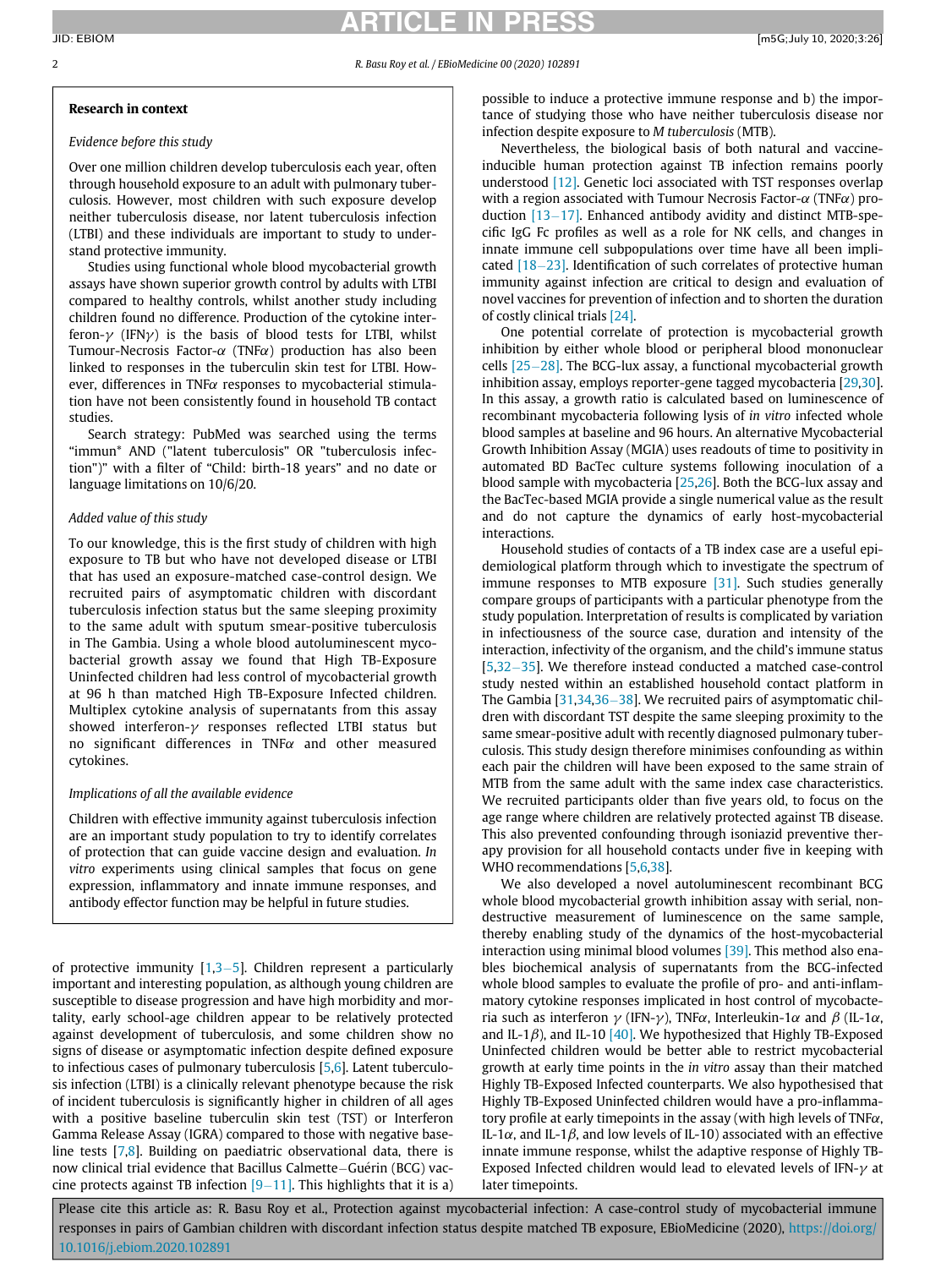## 2. Materials and methods

Recruitment: All household compounds that were originally enroled in the childhood TB household contact platform at MRC Unit The Gambia between 1st January 2015 and 31st December 2015 were evaluated for inclusion in this study  $[34,36-38]$  $[34,36-38]$  $[34,36-38]$  $[34,36-38]$  $[34,36-38]$ . Briefly, adult index cases ( $>15$  years old) with newly identified smear-positive pulmonary tuberculosis were approached for consent to visit their household compounds. A compound was defined as a cluster of homes or buildings often owned by members of the same family, with typically 7-8 child contacts per index case  $[34]$ . Families within this compound were then consented for their children <15 years old to be screened for symptoms of tuberculosis and a TST. Those with a TST  $\geq$ 10 mm or symptoms were referred to clinic for evaluation. All participants were screened for symptoms of tuberculosis 3-monthly for one year. Neonatal BCG immunisation coverage in The Gambia is estimated at 98% [\[41\]](#page-9-12).

Sample size calculation: This was based upon unpublished pilot data from children with tuberculosis exposure using the BCG-lux assay (Supplementary Fig. 1). Assuming a paired test to allow for matching, data were bootstrapped with age matching. Taking 10,000 bootstrapped samples of size 30 in each group gave a power of 80% for demonstrating a significant difference for a two-sided nonparametric Wilcoxon signed-rank test at the 5% level.

Case definitions: Case definitions and inclusion and exclusion criteria that were used to identify Highly TB-Exposed Infected and Highly TB-Exposed Uninfected children for this study are summarised in Supplementary Tables 1 and 2 [\[34\].](#page-9-7) Matched pairs of children had the same sleeping proximity in the same building to the same adult with smear-positive pulmonary tuberculosis. Children aged less than 5 years old were excluded as they were prescribed isoniazid preventive therapy in line with WHO recommendations [\[38\]](#page-9-9). Participants in this study were not treated for LTBI in keeping with WHO guidelines at the time in view of their age and the absence of HIV infection [\[42\].](#page-9-13) All participants were asymptomatic at the time of initial household symptom screening and were recruited to this study at least 3 months after the initial screening for a repeat TST to confirm that the children identified as Highly TB-Exposed Uninfected had clear evidence of having remained uninfected (TST  $\leq$ 5 mm). Highly TB-Exposed Infected children had an initial TST  $\geq$ 10 mm in keeping with WHO thresholds for a positive TST, a negative HIV test, a normal chest radiograph, and a normal physical examination by a paediatrician [\[42\]](#page-9-13). An in-house IGRA was taken from Highly TB-Exposed Infected children at this initial clinic visit. Where more than one child in the compound met the criteria for being Highly TB-Exposed Uninfected or Highly TB-Exposed Infected, a single child from those eligible was selected at random. Demographic and exposure data were collected by the study fieldworker. The consent process included permission to access the HIV status of the tuberculosis index case that had been tested as part of routine clinical care in this low HIV prevalence setting [\[34\].](#page-9-7)

Sample procedures: Venous blood from matched Highly TB-Exposed Uninfected and Highly TB-Exposed Infected children was collected at the same visit. Samples were collected using lithium heparin tubes for the whole blood assay and EDTA tubes for full blood count (both BD, Oxford, UK). Full blood counts were analysed by the Clinical Services Diagnostic Haematology Laboratory at MRC Unit The Gambia at LSHTM using the Cell Dyn 3700 Haematology Analyser (Abbott Diagnostics, Illinois). If this was not available, full blood count samples were run using Medonics M-series (Boule Medical AB, Spa nga, Sweden) in the Immunology Research Laboratory. Samples from both members of a pair were always analysed with the same method. Monocyte: lymphocyte ratios were also calculated [\[43\].](#page-9-14) Inhouse interferon gamma release assays on Highly TB-Exposed Infected children were conducted as has previously been described [\[36](#page-9-8)[,44](#page-9-15)[,45](#page-9-16)].

Autoluminescent BCG growth monitoring in whole blood: The method has been fully reported [\[39\]](#page-9-10). In brief, BCG Danish was transformed to express the Luciferase Full Operon of Photorhabdus luminescens (RRID:Addgene\_49999 with RRID: Addgene\_50000) and green fluorescent protein (RRID:Addgene\_30173) with a ratio of 0.05 Relative Light Units(RLU)/ml/s: 1 Colony Forming Unit (CFU). Aliquots were grown to logarithmic growth phase in liquid culture with antibiotic selection markers (kanamycin 20  $\mu$ g/ml [Glyco/Life Technologies, Carlsbad, CA, USA] and hygromycin 50  $\mu$ g/ml [Sigma-Aldrich, Gillingham, UK]) and diluted to  $3.3 \times 10^5$  RLU/ml/s immediately prior to venepuncture. Samples from both members of a pair were always analysed in the same experiment. Heparinised whole blood was diluted 1:1 with RPMI 1640 culture medium (Sigma-Aldrich, Gillingham, UK) containing 2.5% 1 M HEPES buffer and 1% L-glutamine (both Sigma-Aldrich). BCG-GFP-LuxFO was added at a ratio of 1 part BCG-GFP-LuxFO: 9 parts whole blood in culture medium (equivalent to  $1.3 \times 10^5$  CFU per 100  $\mu$ L undiluted whole blood). For the control samples, bacterial medium alone was added in the same ratio of 1:9. 500  $\mu$ l was aliquoted in triplicates for each experimental condition at each timepoint into sterile lidded  $75 \times 12$  mm polystyrene tubes (Corning B.V Life Sciences, Amsterdam, The Netherlands) and transferred to a rocking incubator at 37 °C. Luminescence readings of each tube were measured immediately after removal from the incubator using a Sirius Tube Luminometer (Berthold Detection Systems GmbH, Pforzheim, Germany) 1, 4, 24, 48, 72 and 96 hours after the bacteria were added, and corrected for background luminescence. The baseline luminescence reading was taken one hour after inoculation of samples to ensure equilibration to a temperature of 37 °C in the incubator [\[39\].](#page-9-10) In addition, at baseline (0 h), 24 hours, and 96 hours, further sets of triplicate samples were centrifuged at 2000 x g for ten minutes and supernatants stored at  $-70$  °C and shipped on dry ice to Imperial College London for cytokine analysis. Experimenters were not blinded to group assignment for the experimental work.

Cytokine analysis: Triplicate supernatant aliquots were thawed, pooled, and sterile filtered by spinning for 10 min at 5000 RPM with 0.22  $\mu$ m centrifuge Spin-X tube filters (Corning B.V Life Sciences, Amsterdam, The Netherlands), transferred to 96 well plates and stored at  $-70$  °C prior to analysis. A standardised custom commercial multiplex magnetic bead-based immunoassay, Bio-Plex Pro (Bio-Rad, Hercules, CA, USA), was used to quantify levels of IL-1 $\alpha$  and IL-1 $\beta$ , IL-10, IFN- $\gamma$ , TNF- $\alpha$  following the manufacturer's instructions. All samples from matched Highly TB-Exposed Infected / Highly TB-Exposed Uninfected pairs were run on the same plate and read using a Luminex 200 plate reader (LuminexCorp, Austin, Tx, USA). Quality control samples made up of pooled supernatants from non-study assays were run in duplicate on each plate and a normalisation factor applied to ensure comparability between plates. Samples falling below the quantification level of the assay were allocated values  $\frac{1}{4}$ of the lower limit of detection.

Statistical analysis: We used normal quantile plots and Shapiro-Wilk tests to assess data distribution. To conduct unadjusted bivariate tests for association, the matched paired t-test was used for normally distributed data, Wilcoxon's matched pairs signed rank test for non-normally distributed data, and McNemar's  $\chi^2$  test for binary variables. To examine multivariable associations of luminescence data multi-level linear regression (or mixed effects linear modelling) was used [\[46\].](#page-9-17) Luminescence data was log transformed due to the skewness of the data. The matched pairs and the individual participants were considered as random effects, whilst Highly TB-Exposed Uninfected / Highly TB-Exposed Infected status, age (as a categorical variable in tertiles), being a sibling of the adult index case and experimental time point were considered as fixed effects, the combination of all of which were used to predict log luminescence (dependant variable). Estimated marginal means and 95% confidence intervals for luminescence by group and time were predicted from the model treating all fixed effects including age and whether the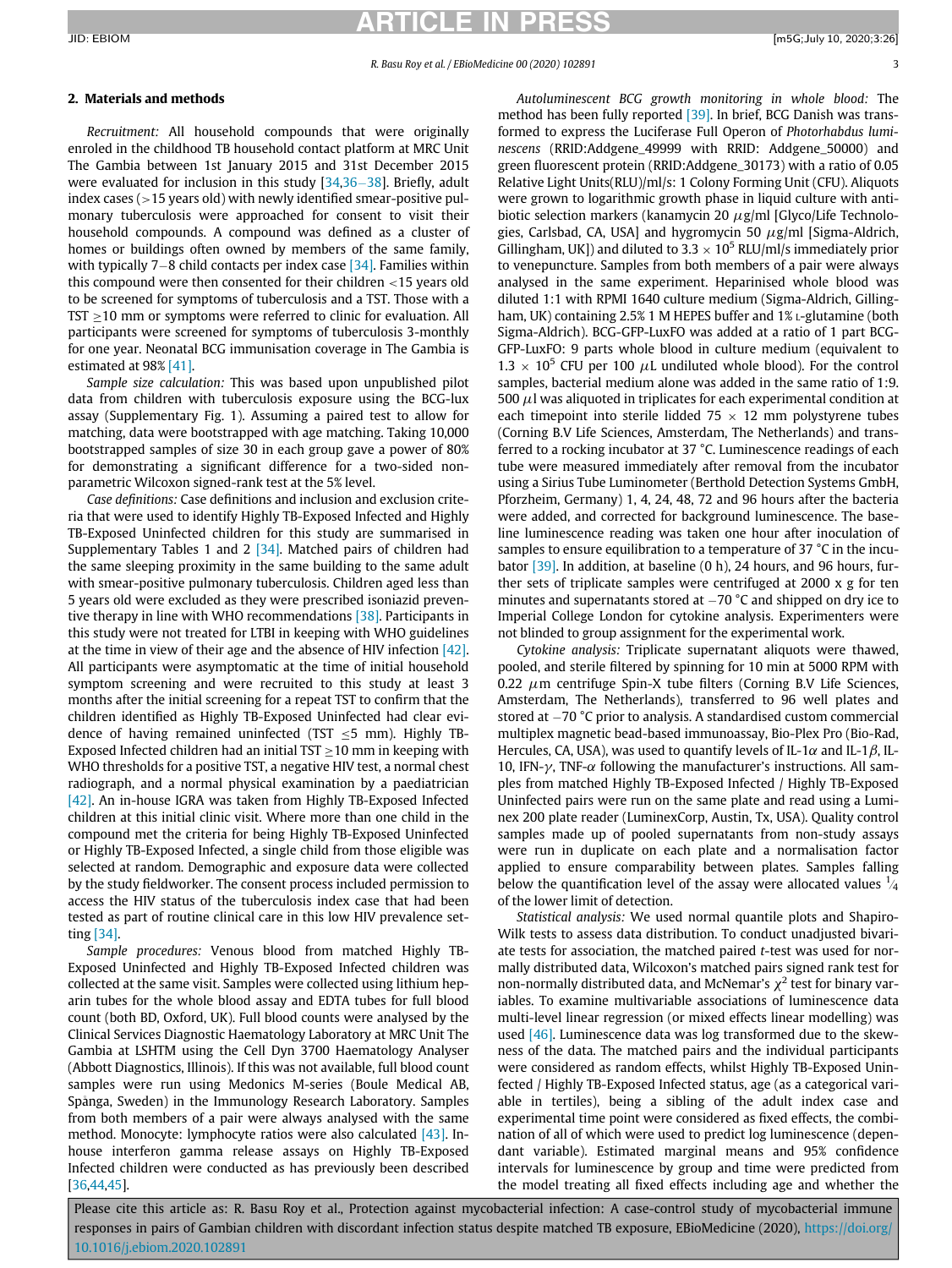child was a sibling of the adult index case as balanced. Statistical interpretation of differences between groups at each time point was carried out through pairwise comparisons [\[46\]](#page-9-17). STATA Statistical Software: Release 12.1. (StataCorp LP, College Station, TX) and Prism 7 for MacOS X (Graphpad Software Inc) were used.

Ethical approvals: The study was approved by The Gambia Government/MRC Joint Ethics Committee (SCC1405 and SCC1273) and the Imperial College Healthcare Tissue Bank (R13071).

# 3. Results

# 3.1. Participant characteristics

A total of 58 children were recruited to the study from 29 different residential compounds. The study recruitment profile is shown in [Fig. 1](#page-3-0). Demographic features of the study participants together with descriptive statistics are detailed in [Table 1](#page-4-0). Highly TB-Exposed Infected children were significantly older than Highly TB-Exposed Uninfected children (Highly TB-Exposed Infected: 10.37, interquartile range (IQR) 9.43-12.36; Highly TB-Exposed Uninfected:7.89, IQR: 7.01 $-10.86$ , p = 0.027). 54 (93%) of the children were sleeping in the same house as the adult index case, and 4 (7%) were sleeping in the same room as the adult index case. The proportion of study participants where the adult index case was their parent did not significantly differ between groups (Highly TB-Exposed Infected children: 7/29, Highly TB-Exposed Uninfected children:  $4/29$ ;  $p = 0.45$ ). Highly TB-Exposed Infected children were significantly more likely to be a sibling of the adult ( $>15$  years old) index case (10/29) than Highly TB-Exposed Uninfected children (3/29,  $p = 0.02$ ). Highly TB-Exposed Infected children had a median TST of 18 mm with a range of 13 mm to 25 mm (interquartile range 16 to 20 mm). All 29 Highly TB-Exposed Uninfected children had a TST of 0 mm both at baseline and between 3 and 12 months later. None of the Highly TB-Exposed Infected children who were seen in clinic had HIV infection and 28/

29 of the adult index cases had negative HIV tests. The index case who did not consent for HIV testing was not a parent of the Highly TB-Exposed Infected or Highly TB-Exposed Uninfected children. 25 of the 29 Highly TB-Exposed Infected children had a positive in-house IGRA at the initial clinic visit concordant with their positive TST result. 3 Highly TB-Exposed Infected children had a negative IGRA and 1 had an indeterminate IGRA at their initial clinic visit [\(Fig. 1\)](#page-3-0). There were no significant differences in haematological parameters, including monocyte: lymphocyte ratio, between Highly TB-Exposed Infected and Highly TB-Exposed Uninfected groups [\(Table 1](#page-4-0)). No participant developed tuberculosis during 12 months of follow-up.

In vitro control of BCG bacterial growth: Bacterial growth in whole blood was measured by luminescence at 6 timepoints, resulting in longitudinal bacterial growth profiles in blood from all 58 participants. Infected blood from Highly TB-Exposed Infected children had 8.5% lower luminescence at baseline (median 402.4, IQR: 327.6 - 416.7 RLU/s) compared to Highly TB-Exposed Uninfected children (median 439.7, IQR: 356.4 - 554 RLU/s;  $p = 0.0069$ ). This difference was not statistically significant at intermediate timepoints, but at 96 hours, there was 38% lower bacterial luminescence in samples from Highly TB-Exposed Infected (median 11,511, IQR: 8210-15,272 RLU/s) compared to Highly TB-Exposed Uninfected children (median 15,895, IQR 9655-19,585 RLU/s;  $p = 0.0455$ ) ([Fig. 2](#page-5-0), Supplementary Fig. 2). Mixed effects modelling, treating age, whether the child was a sibling of the index case, and other variables as balanced between groups, modelled Highly TB-Exposed Infected children to have lower luminescence than Highly TB-Exposed Uninfected children at baseline, although this was not statistically significant (Highly TB-Exposed Infected: Modelled estimated marginal mean (MEMM): 400.8, 95% CI: 332.7-482.8 RLU/s; Highly TB-Exposed Uninfected: MEMM: 456.6, 95%CI 374.8 $-$ 556.2 RLU/s; p value=0.09, [Table 2](#page-5-1) and Supplementary Table 3). Highly TB-Exposed Infected children had significantly lower modelled luminescence than Highly TB-Exposed Uninfected children at 96 hours (Highly TB-Exposed Infected: MEMM: 11,262 RLU/s, 95%

<span id="page-3-0"></span>

## Fig. 1. Study recruitment profile.

TST = Tuberculin Skin Test, IGRA = Interferon Gamma Release Assay.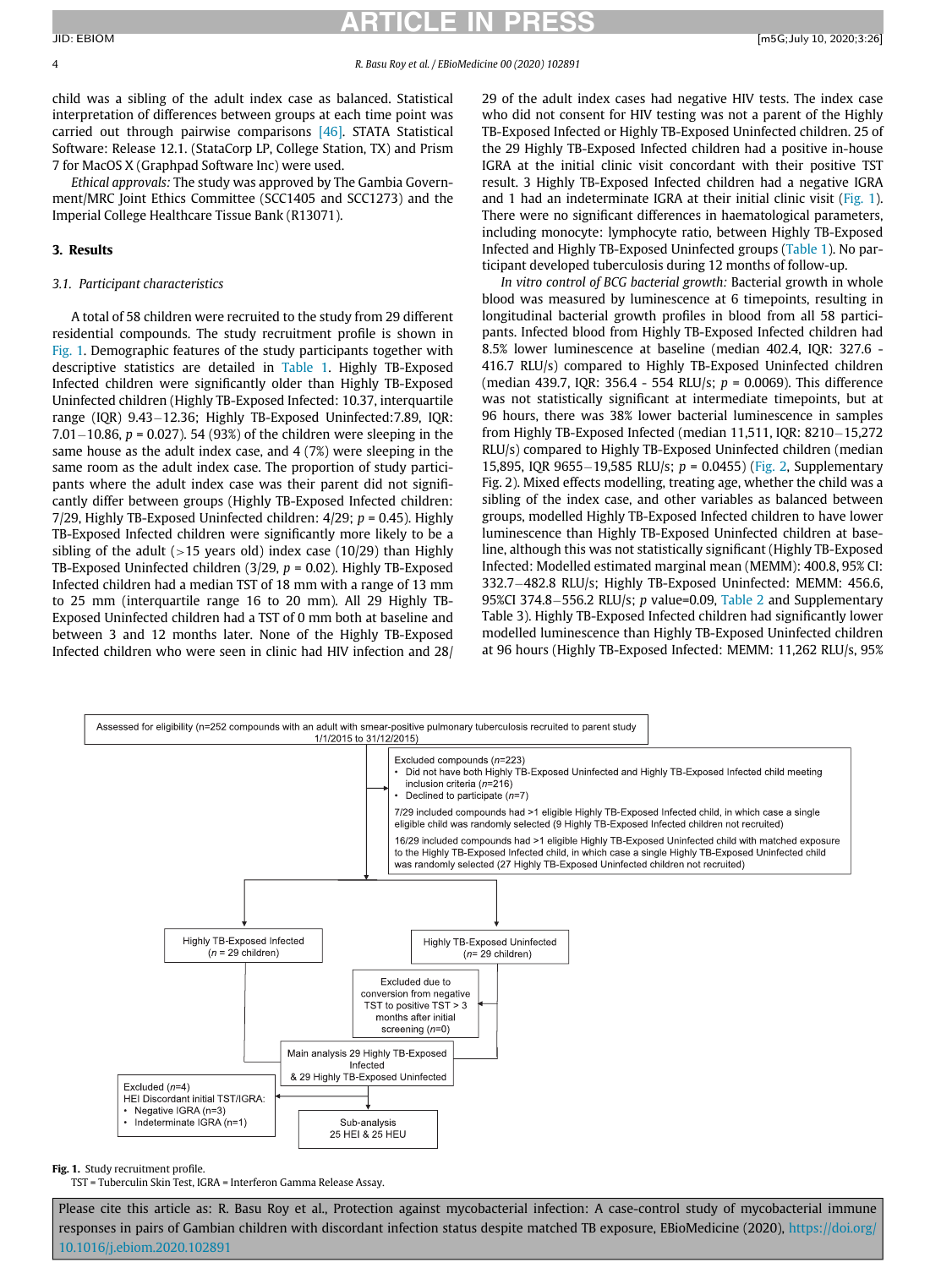# <span id="page-4-0"></span>ARTICLE IN PRESS JID: EBIOM [m5G;July 10, 2020;3:26]

#### R. Basu Roy et al. / EBioMedicine 00 (2020) 102891 5

# Table 1

Summary of participant characteristics.

| Characteristic                                                        |                  | Highly TB-exposed uninfected children | Highly TB-exposed infected children | p                  |
|-----------------------------------------------------------------------|------------------|---------------------------------------|-------------------------------------|--------------------|
| n                                                                     |                  | 29                                    | 29                                  |                    |
| Sleeping proximity                                                    | Same room        | 2                                     | 2                                   |                    |
|                                                                       | Same house       | 27                                    | 27                                  |                    |
|                                                                       | Different house  | $\Omega$                              | $\Omega$                            |                    |
| Median age in years (IQR)                                             |                  | $7.89(7.01 - 10.86)$                  | $10.37(9.43 - 12.36)$               | 0.027 <sup>a</sup> |
| % Males                                                               |                  | 14(48)                                | 16(55)                              | 0.62 <sup>b</sup>  |
| HIV infection in child $(n = 29)$                                     |                  |                                       | $\Omega$                            |                    |
| HIV infection in adult index case (adult consented to test $n = 28$ ) |                  | 0                                     |                                     |                    |
| Relationship of child to adult index case (%)                         | Child            | 4(13.8)                               | 7(24.1)                             | 0.45 <sup>b</sup>  |
|                                                                       | Cousin           | 6(20.7)                               | 2(6.9)                              | 0.13 <sup>b</sup>  |
|                                                                       | Grandchild       | 1(3.4)                                | 2(6.9)                              | 1.00 <sup>b</sup>  |
|                                                                       | Nephew or Niece  | 9(31.0)                               | 6(20.7)                             | 0.45 <sup>b</sup>  |
|                                                                       | Sibling          | 3(10.3)                               | 10(34.5)                            | 0.02 <sup>b</sup>  |
|                                                                       | Distant relation | 1(3.4)                                | 1(3.4)                              | 1.00 <sup>b</sup>  |
|                                                                       | Unrelated        | 5(17.2)                               | 1(3.4)                              | 0.13 <sup>b</sup>  |
| Median initial TST result in mm (IQR)                                 |                  | 0(0)                                  | $18(16-20)$                         | 0.000 <sup>a</sup> |
| Median repeat TST result in mm (IQR)                                  |                  | 0(0)                                  |                                     |                    |
| Initial Interferon Gamma Release Assay                                | Positive         |                                       | 25 (86.2%)                          |                    |
|                                                                       | Negative         |                                       | 3(10.3%)                            |                    |
|                                                                       | Indeterminate    |                                       | $1(0.3\%)$                          |                    |
| Median absolute White blood cell count $k/\mu L$ (IQR)                |                  | $6.38(5.58 - 7.18)$                   | $6.02(5.6 - 6.75)$                  | 0.563 <sup>a</sup> |
| Mean absolute monocyte count $k/\mu$ L (95% CI)                       |                  | $0.467(0.381 - 0.552)$                | $0.443(0.352 - 0.534)$              | 0.657 <sup>c</sup> |
| Median absolute neutrophil count $k/\mu L$ (IQR)                      |                  | $2.44(1.88 - 2.83)$                   | $2.61(2.17-3.19)$                   | 0.492 <sup>a</sup> |
| Mean absolute lymphocyte count $k/\mu$ L (95% CI)                     |                  | $2.90(0.99 - 4.80)$                   | $2.67(0.91 - 4.44)$                 | 0.391 <sup>c</sup> |
| Mean Monocyte: Lymphocyte ratio (95% CI)                              |                  | $0.174(0.141 - 0.206)$                | $0.171(0.138 - 0.204)$              | 0.905 <sup>a</sup> |

<sup>a</sup> denotes Wilcoxon matched pairs signed rank test.

McNemar's  $\chi^2$  test.

<span id="page-4-2"></span><span id="page-4-1"></span>denotes paired t-test. Haematological statistics based upon results available from CellDyn machine (Highly TB-Exposed Infected n=25, Highly TB-Exposed Uninfected  $n=25$ ).

CI: 9347-13,568; Highly TB-Exposed Uninfected MEMM: 13,304 RLU/s, 95% CI: 10,921-16,206,  $p = 0.031$ ). Similar patterns were seen in the sub-analysis where the Highly TB-Exposed Infected children with negative or indeterminate baseline IGRAs where excluded (Supplementary Fig. 3).

Cytokine responses to BCG bacteria in Highly TB-Exposed Uninfected versus Highly TB-Exposed Infected children: Data were available for all 58 children for baseline and 96-hour timepoints. There was insufficient sample from one Highly TB-Exposed Uninfected child for the 24-h timepoint, and therefore data from 28 pairs was analysed for this timepoint. After the baseline timepoint, all cytokine levels were quantifiable in response to in vitro infection with BCG, except for IFN- $\gamma$  in one 24-hour timepoint sample. BCG-specific IFN- $\gamma$  responses were higher in blood from Highly TB-Exposed Infected children at 24 h (median 50.44 pg/ml, IQR 23.15 $-75.36$ ) than Highly TB-Exposed Uninfected children (median  $30.06$ pg/ml, IQR  $14.64 - 50.86$ ,  $p = 0.0232$ , [Fig. 3](#page-6-0)a, [Table 3](#page-7-0), Supplementary Fig. 4). Highly TB-Exposed Infected children also had higher levels of BCG-specific IFN- $\gamma$  at 96 h (median 197.2 pg/ml, IQR 125.4 $-418.3$ ) compared to Highly TB-Exposed Uninfected children (median  $121.4$ pg/ml, IQR 59.53-231;  $p = 0.0138$ ). The BCG-specific IFN- $\gamma$  responses were similar between the 25 Highly TB-Exposed Infected children with a concordant positive IGRA and those 4 Highly TB-Exposed Infected children with discordant negative or indeterminate IGRA (Supplementary Fig. 5).  $TNF\alpha$  responses were not significantly different in Highly TB-Exposed Infected children at 24 h (median 2605 pg/ml, IQR 1435-3850) compared to Highly TB-Exposed Infected children (median 2053 pg/ml, IQR 1635-2746, p = 0.2545, [Fig. 3](#page-6-0)b, [Table 3](#page-7-0))). At 96 h, TNF $\alpha$  responses were higher in Highly TB-Exposed Infected children (median 667.6pg/ml, IQR 421.4959.2) than Highly TB-Exposed Uninfected children (median: 386pg/ml, IQR 268.8–622.3) although this was not statistically significant ( $p = 0.096$ ) There were no statistically significant differences between IL1 $\alpha$ , IL1 $\beta$ , and IL10 responses to BCG in whole blood from Highly TB-Exposed Uninfected and Highly TB-Exposed Infected children (Fig.  $3c-e$ , [Table 3\)](#page-7-0).

# 4. Discussion

Given the importance of understanding human protective immunity to LTBI to guide vaccine design and evaluation, we applied a novel functional mycobacterial assay in a tuberculosis-endemic country to children with a persistently negative TST despite defined household MTB exposure. We conducted a carefully matched study of children with discordant infection status despite the same sleeping proximity to the same adult with smear-positive pulmonary tuberculosis. We utilised a whole blood autoluminescent BCG growth assay to identify differences in functional control of mycobacteria and cytokine responses in these individuals that could correlate with protection against infection. The potential to identify functional differences in the dynamics of host-mycobacterial interactions using small volumes of blood is a major advantage of the autoluminescent properties harnessed in this method, and is not possible with other whole blood mycobacterial assays. [[25,](#page-9-1)[26,](#page-9-4)[29,](#page-9-2)[39](#page-9-10)[,47,](#page-9-18)[48\]](#page-9-19)

We hypothesised that Highly TB-Exposed Uninfected children would exhibit superior mycobacterial control as measured by lower experimental luminescence at early experimental timepoints than Highly TB-Exposed Infected children. Non-parametric bivariate tests of luminescence one hour after infection instead showed a statistically significant opposite effect. The observation was not significant in mixed effects modelling incorporating the longitudinal nature of the data, age, and inter-individual variability, so further investigation is needed. The possible differences within only one hour after infection of samples suggest further research focusing on the trained innate immune response may be of value [\[18](#page-8-10)[,49](#page-9-20)[,50](#page-9-21)]. A difference in inoculum is unlikely to account for the differences in baseline and 96 h luminescence between the groups as all samples from a pair were handled in the same way and inoculated with the same volume from the same stock of BCG at the same time. Baseline luminescence was measured one hour after inoculation to allow samples to equilibrate to 37 °C in the incubator, and each triplicate tube was individually removed, measured, and returned, so there was a maximum ten-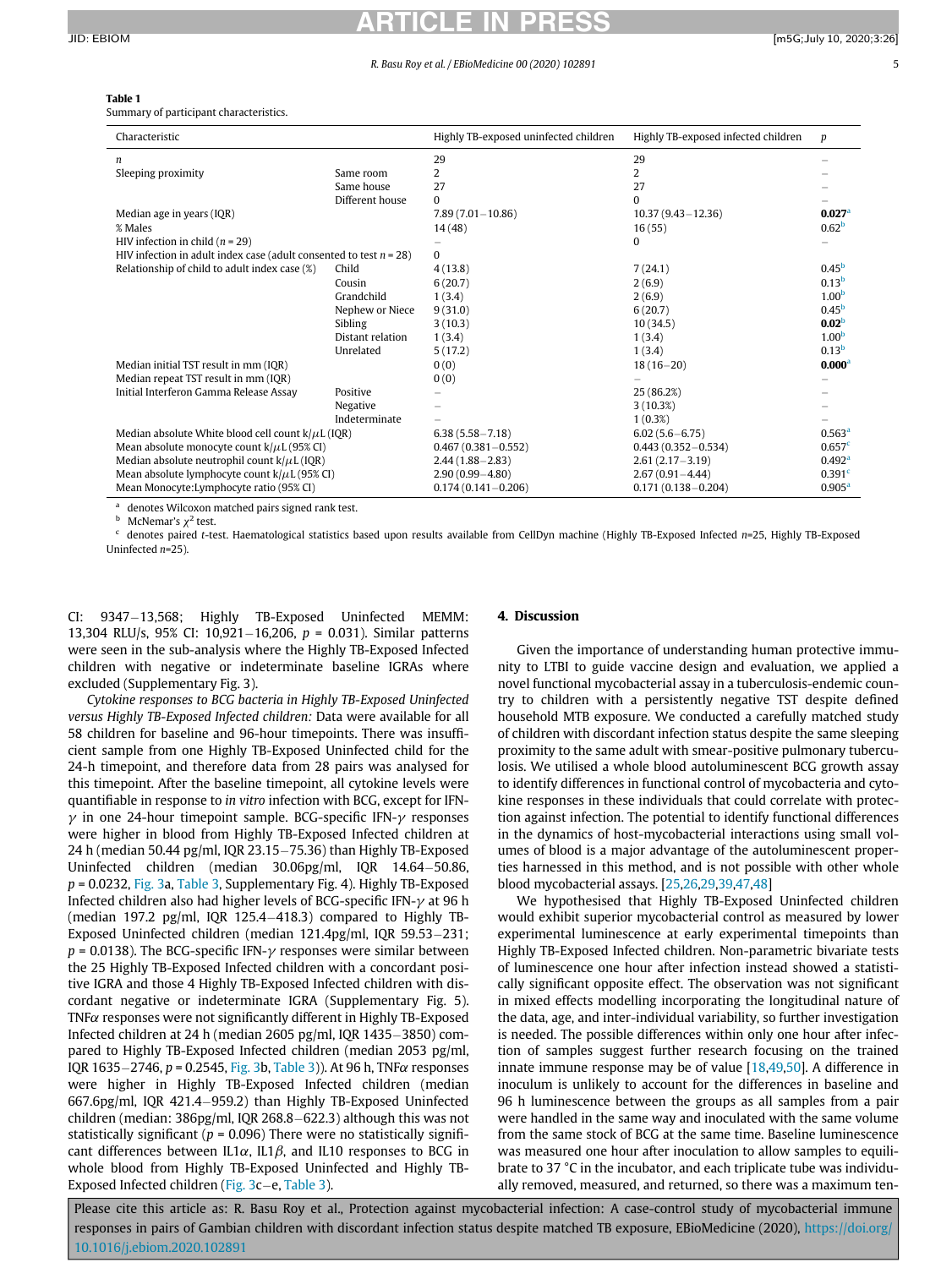<span id="page-5-0"></span>

Fig. 2. Luminescence kinetics in the whole blood BCG assay for all Highly TB-Exposed Uninfected and Highly TB-Exposed Infected children. a) Graph and b) column scatterplots of the data. Median values and interquartile ranges are shown. p values from Wilcoxon matched pairs signed rank test. Scale on y axis for each plot selected to optimise data display.

minute interval between measuring samples from the two children in a pair [\[39\].](#page-9-10) We did not see differences in cytokine response at baseline. Both non-parametric statistics and mixed effects modelling showed significantly greater mycobacterial control by Highly TB-Exposed Infected children at 96 h, mirroring results from two adult studies, which used different functional mycobacterial growth assays and suggest that MGIA are likely measuring adaptive responses at this time-point [[25,](#page-9-1)[29,](#page-9-2)[51\]](#page-9-22). However, a comparison of unmatched groups of 20 IGRA-positive and 28 IGRA-negative 8 year-old South African children did not demonstrate a difference in mycobacterial

growth inhibition [\[48\]](#page-9-19). Our luminescence data did not support superior mycobacterial control by Highly TB-Exposed Uninfected children and we therefore rejected our hypothesis and found that luminescence was not a correlate of protection in the assay's current form.

The TST phenotype was dramatically different between the Highly TB-Exposed Infected and Highly TB-Exposed Uninfected groups, with Highly TB-Exposed Infected children strongly positive, and all Highly TB-Exposed Uninfected children consistently having 0 mm results, tested twice with a minimum of three months intervals. We found that Highly TB-Exposed Infected children were older than Highly

### <span id="page-5-1"></span>Table 2

Modelled estimated marginal means for luminescence of Highly TB-Exposed Infected and Highly TB-Exposed Uninfected pairs of children Estimated marginal means and 95% confidence intervals by group and time were predicted from the model treating all fixed effects including age as balanced. P values derived from pairwise comparisons of adjusted predictions.

|                        |                                     | Modelled estimated marginal means for luminescence in relative light units/second (95%CI) |       |
|------------------------|-------------------------------------|-------------------------------------------------------------------------------------------|-------|
| Experimental timepoint | Highly TB-exposed Infected (95% CI) | Highly TB-exposed Uninfected (95% CI)                                                     | D     |
| Baseline               | 400.78 (332.66-482.84)              | 456.59 (374.81-556.21)                                                                    | 0.092 |
| 4 h                    | 848.10 (703.95 - 1,021.76)          | 889.31 (730.02-1,083.34)                                                                  | 0.54  |
| 24 h                   | 872.47 (724.18-1,051.12)            | 970.13 (796.37-1,181.80)                                                                  | 0.171 |
| 48 h                   | 2,144.54 (1,780.05 - 2,583.66)      | 2,307.49 (1,894.20 - 2,810.95)                                                            | 0.345 |
| 72 h                   | 5,282.15 (4,384.38 - 6,363.76)      | 6,005.02 (4,929.47 - 7,315.24)                                                            | 0.098 |
| 96 h                   | 11,261.95 (9,347.84 - 13,568.01)    | 13,303.89 (10,921.06-16,206.62)                                                           | 0.031 |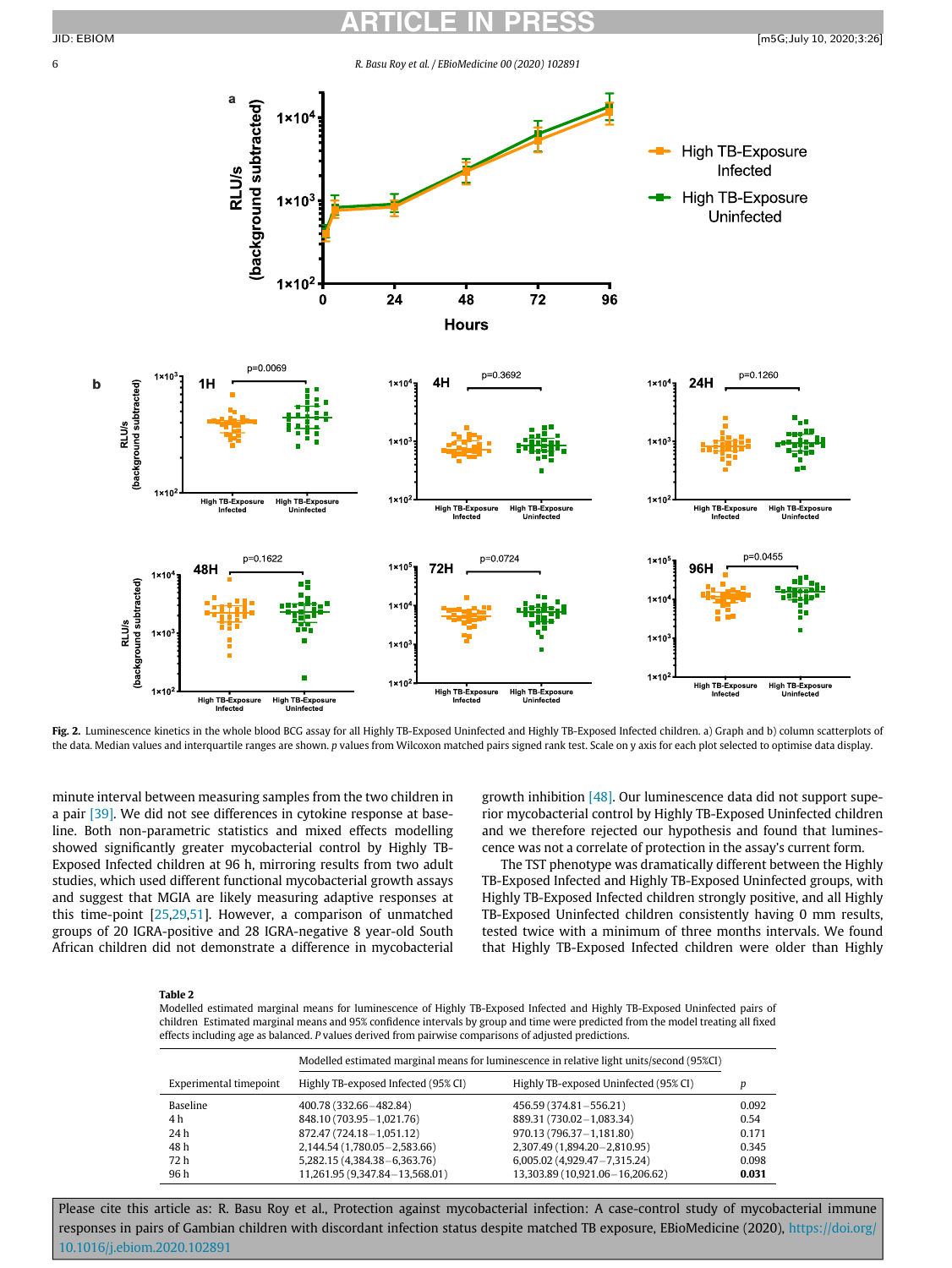<span id="page-6-0"></span>

Fig. 3. BCG-specific cytokine levels for the 29 Highly TB-Exposed Infected and 29 Highly TB-Exposed Uninfected children. a) IFN $\gamma$ , b) TNFa, b) IL1a, d) IL1 $\beta$ , and e) IL10. Median and interquartile ranges. P values from Wilcoxon matched pairs signed rank test. Scale on y axis for each plot selected to optimise data display.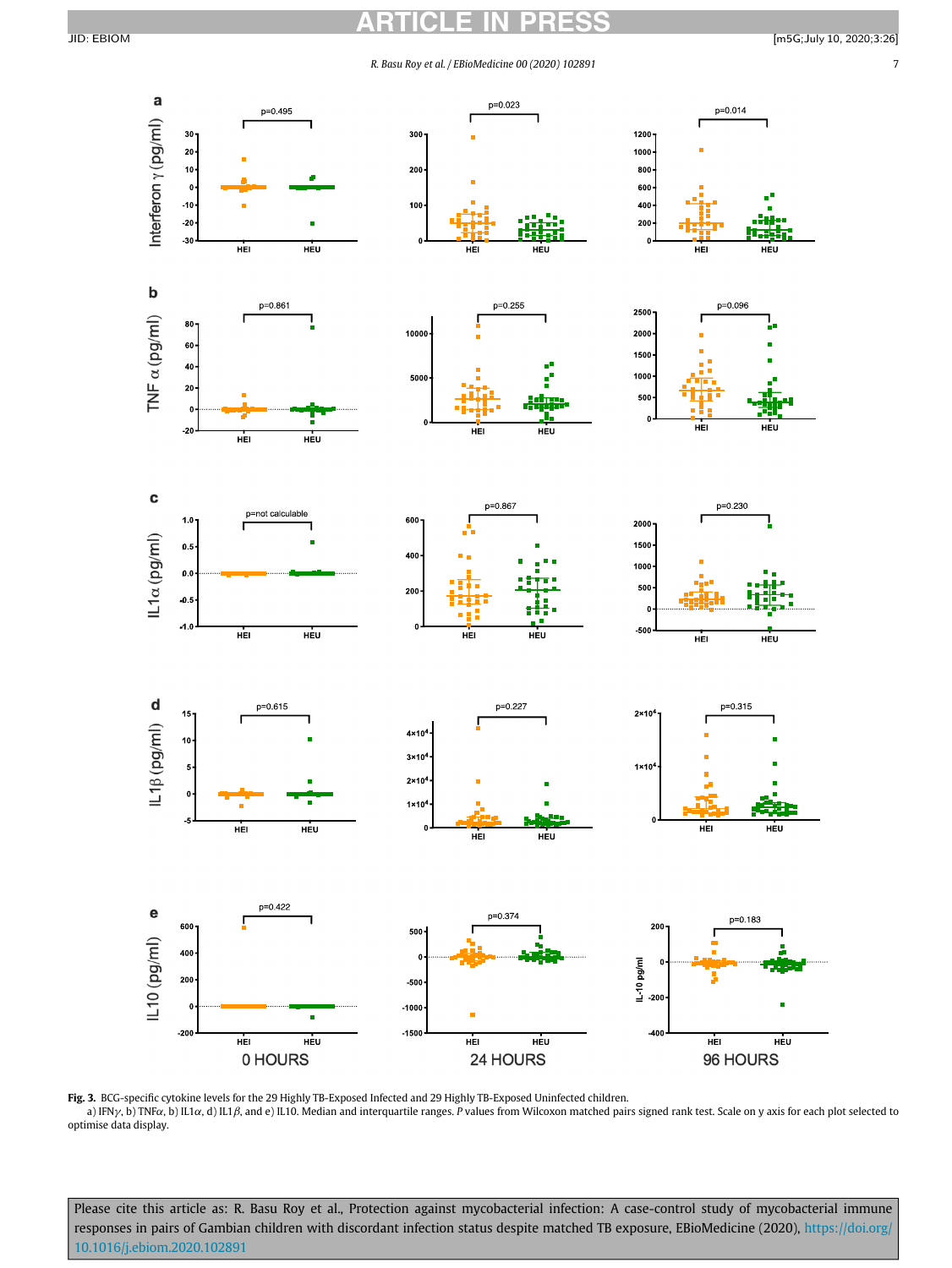<span id="page-7-1"></span><span id="page-7-0"></span>8 R. Basu Roy et al. / EBioMedicine 00 (2020) 102891

TB-Exposed Uninfected children, in keeping with data from prevalence studies, although the absolute difference in median age of 2.5 years in a study where all participants are older than five is unlikely to explain such dramatic differences in TST results [[5](#page-8-3),[33](#page-9-23),[52](#page-9-24)]. Highly TB-Exposed Infected children were also significantly more likely to be a sibling of the adult index case, which may have implications for the nature of interactions with, and hence exposure to, the index case. Both age and sibling status were included as variables in the mixed effects modelling of luminescence data.

To our knowledge, our study is the first to apply a matched study design to the evaluation of whole blood cytokine responses to mycobacteria in children without LTBI despite exposure. Highly TB-Exposed Infected children produced significantly more IFN- $\gamma$  in response to BCG at 24 and 96 hours. IFN- $\gamma$  is recognised as a necessary but not sufficient mediator of host response to mycobacteria and is of course the basis of IGRAs [\[5\].](#page-8-3) In keeping with our findings, in two distinct cohorts in Uganda and Pakistan, IFN- $\gamma$  levels in response to mycobacterial stimulation were also found to be lower in persistently TST negative individuals compared to those with LTBI or those who convert to a positive TST  $[53-55]$  $[53-55]$  $[53-55]$ .

We did not find statistically significant differences in TNF- $\alpha$  levels as has also been previously observed [[53,](#page-9-25)[54,](#page-9-26)[56\]](#page-9-27). The absence of significantly different cytokine results between groups are also in concordance with other published studies. Although there was not a matched design and the number of paediatric participants is not clear, persistently IGRA negative Indonesian household TB contacts in comparison to those who converted to a positive IGRA showed no difference in levels of TNF- $\alpha$ , IL1 $\beta$ , IL-1RA, IL-10, IL-6 and IL-8 in response to in vitro BCG infection or stimulation with an MTB lysate [\[18\]](#page-8-10). There was also no difference in IL-2, IFN- $\gamma$ , TNF- $\alpha$ , and/or IL-17-expressing subsets of CD4, CD8 and  $\gamma\delta$  T-cells between IGRA+ and IGRA- South African adults following 12 h of BCG stimulation, nor correlations with MTB growth in a cross-sectional study [\[48\]](#page-9-19). Cytokine responses to MTB antigens of samples from babies born to mothers with or without LTBI also do not differ [\[57\].](#page-9-28)

Our study had notable strengths in its matched design, clear differences in the TST phenotype, and confirmation of persistent TST negativity for at least 3 months in the Highly TB-Exposed Uninfected children. The application of the novel autoluminescent BCG whole blood assay enabled the possibility to examine the kinetics of hostmycobacterial interactions in children using minimal blood volumes. However, our study also had limitations. The sample size was not large, although the number of children was greater or comparable to other studies in the field  $[18,48]$  $[18,48]$  $[18,48]$ . Due to the limited sample capacity of laboratory equipment and the importance of simultaneous conduct of the functional mycobacterial assay on samples from matched children in the same experiment, it was not possible to recruit every Highly TB-Exposed Infected and Uninfected child. The study was conducted in a single centre. IGRA status was only available at baseline for the Highly TB-Exposed Infected children and was not available for the Highly TB-Exposed Uninfected children. Nevertheless, excluding the four IGRA/TST discordant Highly TB-Exposed Infected children did not affect the results. Also, all of the Highly TB-Exposed Uninfected children maintained their TST results of 0 mm at baseline and at least 3 months later and the likelihood of a positive IGRA would be low. The Highly TB-Exposed Infected children were classified as such following initial screening; therefore, we cannot be certain whether their infection status was secondary to the identified recent household exposure or more longstanding. Data on additional epidemiological factors such as ventilation, use of mosquito nets, school attendance and movement within and outside the household are not available. With regard to the immune status of the children, no HIV infection was identified in the Highly TB-Exposed Infected children or the adult index cases who were tested. Although the study design meant that within matched pairs of children exposure was to the same index case (and hence strain of MTB), mycobacterial culture on

Please cite this article as: R. Basu Roy et al., Protection against mycobacterial infection: A case-control study of mycobacterial immune responses in pairs of Gambian children with discordant infection status despite matched TB exposure, EBioMedicine (2020), [https://doi.org/](https://doi.org/10.1016/j.ebiom.2020.102891) [10.1016/j.ebiom.2020.102891](https://doi.org/10.1016/j.ebiom.2020.102891)

BCG-specific cytokine levels for the Highly TB-Exposed Infected and Highly TB-Exposed Uninfected pairs of children. BCG-specific cytokine levels for the Highly TB-Exposed Infected and Highly TB-Exposed Uninfected pairs of children. Table 3

 $\overline{0}$  h

 $24 h<sup>a</sup>$ Highly TB-exposed infected Highly TB-exposed uninfected p Highly TB-exposed infected Highly TB-exposed uninfected p Highly TB-exposed infected Highly TB-exposed uninfected p

 $24h<sup>a</sup>$ 

Highly TB-exposed uninfected

Highly TB-exposed infected

 $\overline{a}$ 

Highly TB-exposed uninfected

Highly TB-exposed infected

0.014

0.254 0.023  $\overline{a}$ 

 $\overline{a}$ 

Highly TB-exposed uninfected

Highly TB-exposed infected

 $96h$ 

0.096<br>0.231<br>0.313<br>0.183

| 183            | $(3.05 (-38.8 - 5.09))$ | $-5.43(-18.7 - 7.45)$<br>1374                       | $3.74(-25.8 - 94.4)$  | $-1.61(-73.6 - 68.2)$  | 1422  |                                                                                                                                     |                                                                                                                                                                                                                                                              |  |
|----------------|-------------------------|-----------------------------------------------------|-----------------------|------------------------|-------|-------------------------------------------------------------------------------------------------------------------------------------|--------------------------------------------------------------------------------------------------------------------------------------------------------------------------------------------------------------------------------------------------------------|--|
| <b>CECC</b>    | $400(1405 - 3236)$      | $2120(1342 - 4313)$<br>.227                         | 19 (1863 - 4064)      | 2246 (1849-4584)       | 0.615 |                                                                                                                                     |                                                                                                                                                                                                                                                              |  |
|                |                         |                                                     |                       |                        |       |                                                                                                                                     |                                                                                                                                                                                                                                                              |  |
|                | 337.7 (88.8-562.8)      |                                                     | 207.7 (103.7 - 273.5) | $171.6(126.9 - 264.6)$ |       |                                                                                                                                     |                                                                                                                                                                                                                                                              |  |
| 0.230          |                         | 0.867                                               |                       |                        |       |                                                                                                                                     |                                                                                                                                                                                                                                                              |  |
| 096            | 386 (268.8 - 622.3)     | 667.6 (421.4-959.2)<br>221.1 (143.3-403.1)<br>0.254 | 2053 (1635-2746)      | 2605 (1435-3850)       |       |                                                                                                                                     |                                                                                                                                                                                                                                                              |  |
|                |                         |                                                     |                       |                        |       |                                                                                                                                     |                                                                                                                                                                                                                                                              |  |
| $\frac{4}{10}$ | $121.4(59.5 - 231)$     | $197.2(125.4 - 418.3)$<br>0.23                      | $30.06(14.6 - 50.9)$  | $50.44(23.2 - 75.4)$   | 0.495 | $\begin{array}{l} 0 \, (0\!-\!0) \ 0 \, (-0.52\!-\!0.15) \ 0 \, (0\!-\!0) \ 0 \, (-0.33\!-\!0) \ 0 \, (-0.30\!-\!0.07) \end{array}$ | $\begin{array}{ll} \mbox{IFVy (pg/ml)} & 0 \, (0\!-\!0.135) \\ \mbox{INFc (pg/ml)} & 0 \, (-0.55\!-\!0.25) \\ \mbox{II.a (pg/ml)} & 0 \, (0\!-\!0) \\ \mbox{II.fβ (pg/ml)} & 0 \, (-0.03\!-\!0) \\ \mbox{II.10 (pg/ml)} & 0 \, (-0.20\!-\!0.24) \end{array}$ |  |
|                |                         |                                                     |                       |                        |       |                                                                                                                                     |                                                                                                                                                                                                                                                              |  |

<sup>a</sup> for this timepoint data available for 28 complete pairs.<br><sup>b</sup> 21 of 29 pairs had no detectable BCG-specific IL1*u* at baseline and therefore an accurate p value for the Wilcoxon matched pairs signed rank test could not

21 of 29 pairs had no detectable BCC-specific IL1a at baseline and therefore an accurate p value for the Wilcoxon matched pairs signed rank test could not be calculated.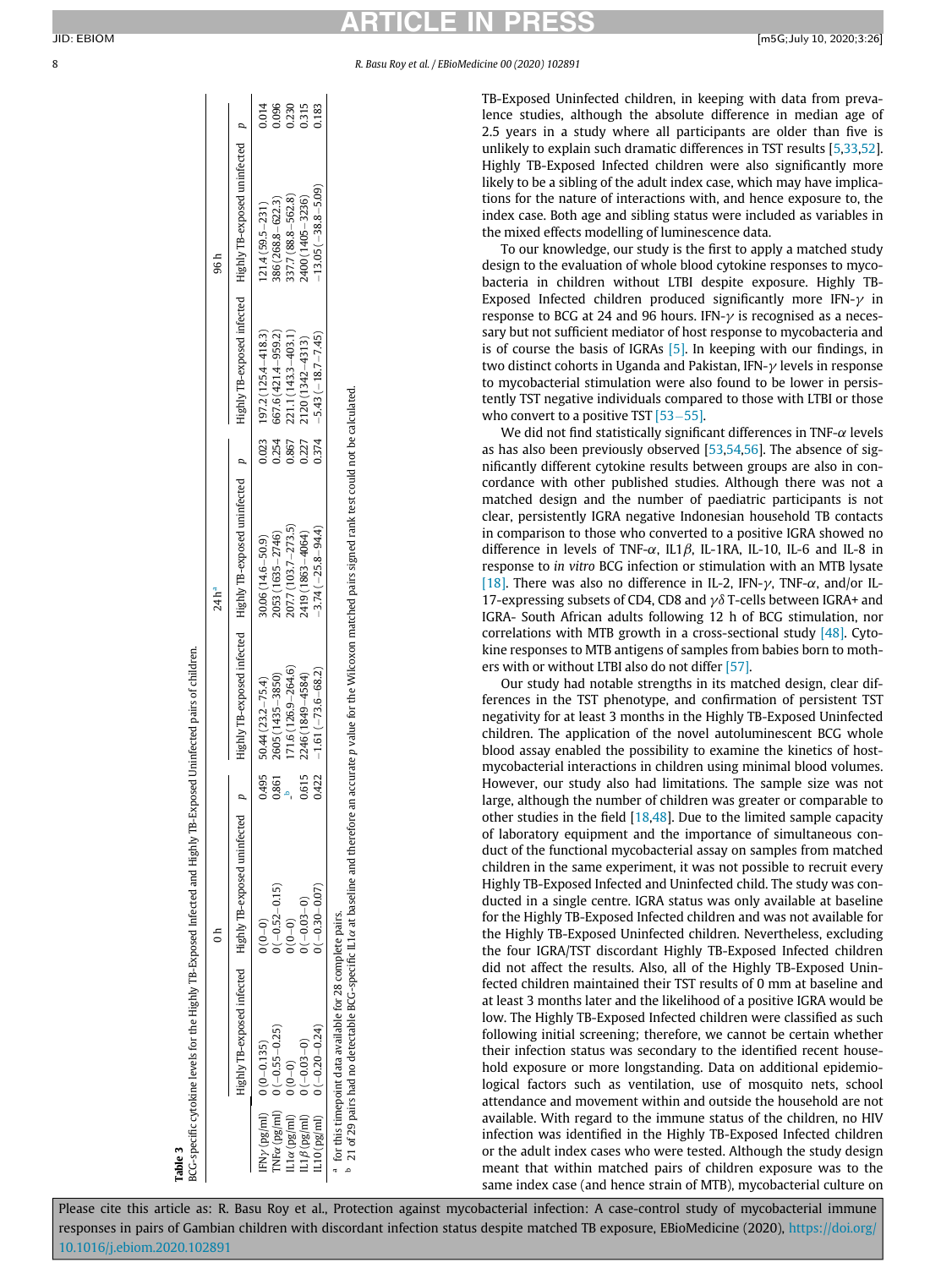<span id="page-8-13"></span>adults with pulmonary tuberculosis was not routine within the Gambian National Leprosy and Tuberculosis Control Program so data on MTB lineage and strains in the index cases are not available. Our study used BCG as the mycobacterial stimulus rather than pathogenic MTB. However, inoculum strain has been shown not to be a major determinant in mycobacterial growth inhibition assays in a high TBprevalence setting, where BCG, MTB H37Rv, a W/Beijing MTB strain HN878, and Euro-American MTB strain, CDC1551 were all used to compare individuals with and without LTBI, including children and young adults [\[48\].](#page-9-19) The experimental stimulus being BCG in a population with near universal coverage of neonatal BCG vaccine, may have contributed to the similarity of cytokine responses between groups, except for IFN- $\gamma$  levels that matched infection status. Nevertheless, the significant difference in luminescence at 96 h between groups suggests that even against this background of BCG vaccination and environmental mycobacterial exposure, the assay is able to distinguish children by their LTBI status. It may be that we were not able to detect differences in luminescence at early timepoints due to the need for a relatively high multiplicity of infection, as a consequence of the relatively low autoluminescence of the bacteria, in order for baseline measurements to be within the dynamic range of the luminometer [\[39\]](#page-9-10).

<span id="page-8-11"></span><span id="page-8-5"></span><span id="page-8-4"></span><span id="page-8-3"></span><span id="page-8-2"></span><span id="page-8-1"></span><span id="page-8-0"></span>We have demonstrated the importance of careful exposurematched study design when comparing experimental data on samples from patients with LTBI to those who remain uninfected despite TB contact. We would encourage such study designs to be adopted more widely. We have also employed for the first time an autoluminescent mycobacterial growth assay specifically designed for paediatric studies where serial non-destructive luminescence measurements and supernatant analysis were possible with less than 5mls total blood. In conclusion, we found no evidence for a superior ability to restrict mycobacterial growth in vitro in children who were MTB exposed but remained uninfected, compared to their wellmatched counterparts. We also did not identify any key pro-inflammatory cytokine responses to BCG associated with remaining uninfected. Identifying correlates of protection against LTBI remains challenging. We suggest a continued research focus on persistently TST negative individuals despite exposure, with application of novel and improved functional assays, broader investigation of trained innate immunity, antibody effector function, gene expression and genetic diversity, and metabolomic differences needed to yield further biological insights that can be applied to guide vaccine design and evaluation [[3,](#page-8-2)[4,](#page-8-11)[18,](#page-8-10)[20,](#page-8-12)[50,](#page-9-21)[58\]](#page-9-29).

# <span id="page-8-9"></span><span id="page-8-8"></span><span id="page-8-7"></span><span id="page-8-6"></span>Declaration of Competing Interest

BK reports grants from MRC UK, during the conduct of the study; In addition, BK has a patent for a paediatric biomarker signature issued (United Kingdom Patent Application Number 1602305). The authors do not have any other commercial or other association that might pose a conflict of interest. The data presented here form part of RB's PhD thesis "Protection from Mycobacterium tuberculosis infection: Learning from exposed but uninfected children" awarded March 2018 by Imperial College London.

# <span id="page-8-10"></span>Acknowledgements

<span id="page-8-12"></span>We are grateful to the study participants and their families. We are also grateful to the Childhood TB team and Clinical Services Diagnostic Haematology Laboratory at MRC Unit The Gambia at LSHTM, the Gambian National Leprosy and Tuberculosis Control Program, and to Imperial College Healthcare Tissue Bank. We are grateful to Dr David Jeffries, Senior Statistician at the MRC Unit The Gambia for his help with the sample size calculation.

#### Funding Sources

RB was the recipient of a Clinical Research Training Fellowship that was jointly funded by the UK Medical Research Council (MRC) and the UK Department for International Development (DFID) under the MRC/DFID Concordat agreement and was also part of the EDCTP2 programme supported by the European Union [\(MR/K023446/1\)](#page-8-13). The project was enabled by BK's MRC Program Grant ([MR/K007602/1,](#page-8-13) [MR/K011944/1](#page-8-13), [MC\\_UP\\_A900/1122\)](#page-8-13). The funders did not have any role in study design, data collection, data analysis, interpretation, or writing of the report.

### Supplementary materials

Supplementary material associated with this article can be found, in the online version, at [doi:10.1016/j.ebiom.2020.102891](https://doi.org/10.1016/j.ebiom.2020.102891).

#### References

- [1] [World Health Organization. The end TB strategy. Geneva, Switzerland: World](http://refhub.elsevier.com/S2352-3964(20)30266-8/sbref0001) [Health Organization; 2015.](http://refhub.elsevier.com/S2352-3964(20)30266-8/sbref0001)
- [2] The World Health Organization. The roadmap for childhood TB: toward zero deaths (WHO/HTM/TB/2013.12). 2013.
- [3] Treatment Action Group, Child & Adolescent TB Working Group. Research priorities for paediatric tuberculosis. 2018. [http://www.treatmentactiongroup.org/con](http://www.treatmentactiongroup.org/content/research-priorities-pediatric-tuberculosis)[tent/research-priorities-pediatric-tuberculosis](http://www.treatmentactiongroup.org/content/research-priorities-pediatric-tuberculosis) (accessed April 2, 2020).
- [4] [Seddon JA, Whittaker E, Kampmann B, et al. The evolving research agenda for](http://refhub.elsevier.com/S2352-3964(20)30266-8/sbref0002) [paediatric tuberculosis infection. Lancet Infect Dis 2019;19:e322](http://refhub.elsevier.com/S2352-3964(20)30266-8/sbref0002)–9.
- [5] [Basu Roy R, Whittaker E, Seddon JA, Kampmann B. Tuberculosis susceptibility and](http://refhub.elsevier.com/S2352-3964(20)30266-8/sbref0003) [protection in children. Lancet Infect Dis 2019;19:e96](http://refhub.elsevier.com/S2352-3964(20)30266-8/sbref0003)–108.
- [6] [Seddon JA, Chiang SS, Esmail H, Coussens AK. the wonder years: what can pri](http://refhub.elsevier.com/S2352-3964(20)30266-8/sbref0004)[mary school children teach us about immunity to mycobacterium tuberculosis?](http://refhub.elsevier.com/S2352-3964(20)30266-8/sbref0004) [Front Immunol 2018;9:2946.](http://refhub.elsevier.com/S2352-3964(20)30266-8/sbref0004)
- [7] [Martinez L, Cords O, Horsburgh CR, et al. The risk of tuberculosis in children after](http://refhub.elsevier.com/S2352-3964(20)30266-8/sbref0005) [close exposure: a systematic review and individual-participant meta-analysis.](http://refhub.elsevier.com/S2352-3964(20)30266-8/sbref0005) [Lancet 2020;395:973](http://refhub.elsevier.com/S2352-3964(20)30266-8/sbref0005)–84.
- [8] Campbell JR, Winters N, Menzies D. Absolute risk of tuberculosis among untreated populations with a positive tuberculin skin test or interferon-gamma release assay result: systematic review and meta-analysis. BMJ 2020;368. doi: [10.1136/bmj.m549.](https://doi.org/10.1136/bmj.m549)
- [9] [Roy A, Eisenhut M, Harris RJ, et al. Effect of BCG vaccination against Mycobacte](http://refhub.elsevier.com/S2352-3964(20)30266-8/sbref0007)[rium tuberculosis infection in children: systematic review and meta-analysis.](http://refhub.elsevier.com/S2352-3964(20)30266-8/sbref0007) [BMJ 2014;349:g4643.](http://refhub.elsevier.com/S2352-3964(20)30266-8/sbref0007)
- [10] Basu Roy R, Sotgiu G, Altet-Gómez N, et al. Identifying predictors of interferon- $\gamma$ [release assay results in pediatric latent tuberculosis: a protective role of bacillus](http://refhub.elsevier.com/S2352-3964(20)30266-8/sbref0008) Calmette-Guérin. Am J Respir Crit Care Med 2012;186:378-84.
- [11] [Nemes E, Geldenhuys H, Rozot V, et al. Prevention of](http://refhub.elsevier.com/S2352-3964(20)30266-8/sbref0009) M. tuberculosis infection [with H4:IC31 vaccine or BCG revaccination. N Engl J Med 2018;379:138](http://refhub.elsevier.com/S2352-3964(20)30266-8/sbref0009)–49.
- [12] Behr MA, Edelstein PH, Ramakrishnan L. Is Mycobacterium tuberculosis infection life long? BMJ 2019;367. doi: [10.1136/bmj.l5770.](https://doi.org/10.1136/bmj.l5770)
- [13] [Cobat A, Barrera LF, Henao H, et al. Tuberculin skin test reactivity is dependent on](http://refhub.elsevier.com/S2352-3964(20)30266-8/sbref0011) [host genetic background in Colombian tuberculosis household contacts. Clin](http://refhub.elsevier.com/S2352-3964(20)30266-8/sbref0011) [Infect Dis 2012;54:968](http://refhub.elsevier.com/S2352-3964(20)30266-8/sbref0011)–71.
- [14] [Cobat A, Hoal EG, Gallant CJ, et al. Identi](http://refhub.elsevier.com/S2352-3964(20)30266-8/sbref0012)fication of a major locus, TNF1, that con[trols BCG-triggered tumor necrosis factor production by leukocytes in an area](http://refhub.elsevier.com/S2352-3964(20)30266-8/sbref0012) [hyperendemic for tuberculosis. Clin Infect Dis 2013;57:963](http://refhub.elsevier.com/S2352-3964(20)30266-8/sbref0012)–70.
- [15] [Cobat A, Poirier C, Hoal E, et al. Tuberculin skin test negativity is under tight](http://refhub.elsevier.com/S2352-3964(20)30266-8/sbref0013) [genetic control of chromosomal region 11p14-15 in settings with different tuber](http://refhub.elsevier.com/S2352-3964(20)30266-8/sbref0013)[culosis endemicities. J Infect Dis 2015;211:317](http://refhub.elsevier.com/S2352-3964(20)30266-8/sbref0013)–21.
- [16] [Stein CM, Nshuti L, Chiunda AB, et al. Evidence for a major gene in](http://refhub.elsevier.com/S2352-3964(20)30266-8/sbref0014)fluence on [tumor necrosis factor-alpha expression in tuberculosis: path and segregation](http://refhub.elsevier.com/S2352-3964(20)30266-8/sbref0014) [analysis. Hum Hered 2005;60:109](http://refhub.elsevier.com/S2352-3964(20)30266-8/sbref0014)–18.
- [17] [Stein CM, Zalwango S, Chiunda AB, et al. Linkage and association analysis of can](http://refhub.elsevier.com/S2352-3964(20)30266-8/sbref0015)[didate genes for TB and TNF](http://refhub.elsevier.com/S2352-3964(20)30266-8/sbref0015) $\alpha$  [cytokine expression: evidence for association with](http://refhub.elsevier.com/S2352-3964(20)30266-8/sbref0015) [IFNGR1, IL-10, and TNF receptor 1 genes. Hum Genet 2007;121:663](http://refhub.elsevier.com/S2352-3964(20)30266-8/sbref0015)–73.
- [18] [Verrall AJ, Schneider M, Alisjahbana B, et al. Early clearance of mycobacterium](http://refhub.elsevier.com/S2352-3964(20)30266-8/sbref0016) [tuberculosis is associated with increased innate immune responses. J Infect Dis](http://refhub.elsevier.com/S2352-3964(20)30266-8/sbref0016) [2020;221:1342](http://refhub.elsevier.com/S2352-3964(20)30266-8/sbref0016)–50.
- [19] [Hawn TR, Day TA, Scriba TJ, et al. Tuberculosis vaccines and prevention of infec](http://refhub.elsevier.com/S2352-3964(20)30266-8/sbref0017)[tion. Microbiol Mol Biol Rev 2014;78:650](http://refhub.elsevier.com/S2352-3964(20)30266-8/sbref0017)–71.
- [20] [Lu LL, Smith MT, Yu KKQ, et al. IFN-](http://refhub.elsevier.com/S2352-3964(20)30266-8/sbref0018) $\gamma$ [-independent immune markers of Mycobac](http://refhub.elsevier.com/S2352-3964(20)30266-8/sbref0018)[terium tuberculosis exposure. Nat Med 2019;25:977](http://refhub.elsevier.com/S2352-3964(20)30266-8/sbref0018)–87.
- [21] [Seshadri C, Sedaghat N, Campo M, et al. Transcriptional networks are associated](http://refhub.elsevier.com/S2352-3964(20)30266-8/sbref0019) [with resistance to Mycobacterium tuberculosis infection. PLoS One 2017;12:](http://refhub.elsevier.com/S2352-3964(20)30266-8/sbref0019) [e0175844.](http://refhub.elsevier.com/S2352-3964(20)30266-8/sbref0019)
- [22] [Garand M, Goodier M, Owolabi O, Donkor S, Kampmann B, Sutherland JS. Func](http://refhub.elsevier.com/S2352-3964(20)30266-8/sbref0020)[tional and phenotypic changes of natural killer cells in whole blood during Myco](http://refhub.elsevier.com/S2352-3964(20)30266-8/sbref0020)[bacterium tuberculosis infection and disease. Front Immunol 2018;9:257.](http://refhub.elsevier.com/S2352-3964(20)30266-8/sbref0020)